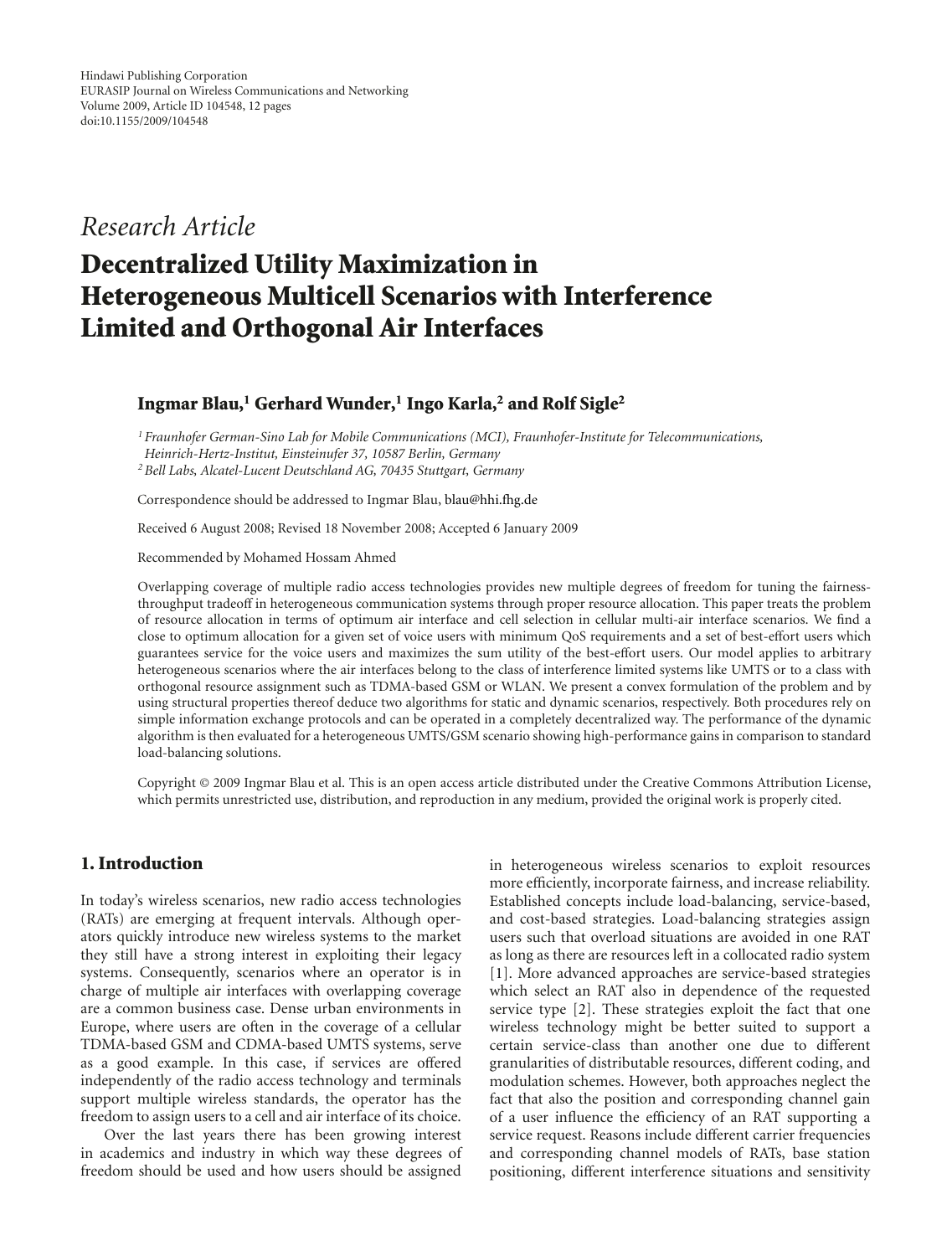to it. A concept that considers all earlier mentioned factors, like the system load, service class, interference situation, characteristics of the RAT, and users' positions, is the costbased approach, introduced and analyzed in [3, 4]. There, it was observed that all characteristics can be bundled together in one cost parameter per user and RAT which suffice to calculate a close to optimum assignment that maximizes the total number of supportable voice users under static conditions. Alternative approaches can be found in [5] and references therein.

In this paper, we analyze in which way users of different service classes should be assigned in a heterogeneous scenario, thereby extending ideas from [3, 4]. Users request either a fixed minimum data rate, for example, as needed for voice services, or unconstrained best-effort (BE) data services. We formulate the user assignment as a utility maximization problem which is constrained by the resources (such as power or bandwidth) of the individual base stations (BSs) as well as users' minimum data rate requirements. The utilities represent quality of service (QoS) indicators of the BE users and, by choosing appropriate utility functions, give operators the freedom to tune the operation point of the heterogeneous system. It is important to note that although our model holds for general concave utility functions we will adopt the concept of *α*-proportional fairness introduced in [6] which allows to variably shift the operation point between maximum sum throughput, proportional fairness up to max-min fairness by a single, parameterizable utility function. Related work on utility maximization in nonheterogeneous interference limited systems was carried out in [7–9], where the generally nonconvex utility maximization problem was turned into a convex representation (or supermodular game) using specific techniques. The major difference to the approach taken in this paper is that we consider a heterogeneous scenario where the user-wise utilities are a function of the individual link rates; this practical assumption significantly complicates the analysis and neither of the approaches in [7–9] can be applied. Based on the convex formulation and by using structural properties, we present a decentralized algorithm that solves the optimization problem for static scenarios and derive simple assignment rules using the dual representation of the utility problem. The insights gained from the static setup are then adapted to dynamic scenarios and we design a distributed protocol which requires minimal information exchange between users and BSs and still achieves considerable performance gains. Most importantly, both algorithms allow operators to arbitrarily tune the fairness-throughput tradeoff online without any system changes. Although we cannot guarantee the convergence of the simplified algorithm in the dynamic scenario we observe a close to the global optimum operation in case a sufficient number of users requests service and the variation of the channel gains due to mobility is low. This is verified by the derivation of an upper bound and comparison to simulation results. Still, also for low service request rates and stronger channel variations due to mobility and fading considerable gains in terms of throughput and sum utility are obtained in comparison to a load-balancing strategy.



Figure 1: Playground with 40 GSM and 40 UMTS directional transceivers (collocated).

The paper is organized as follows: after the introduction of the system model and the utility concept in Section 2, we will formulate the optimization problem in Section 3. Algorithms that solve the problem in a decentralized way for static and dynamic scenarios are presented in Section 4. There, also the upper performance bound for the dynamic scenario is derived. In Section 5, we eventually evaluate the performance of the dynamic algorithm by comparing it to a load-balancing approach. We conclude the paper in Section 6.

*Notations.* In this work bold symbols denote vectors or matrices, calligraphic letters sets, and |·| the cardinality of a set. The transpose of a vector is  $(\cdot)^T$ ,  $x_m$  is the *m*th element of **x**, and  $\mathbb{E}(\cdot)$  is the expectation. The summation over sets is defined as  $\mathcal{X} = \sum_n \mathcal{X}_n = {\mathbf{x} : \mathbf{x} = \sum_n \mathbf{x}_n, \mathbf{x}_n \in \mathcal{X}_n}.$ 

#### **2. System Model**

We consider a wireless scenario in the down-link direction where multiple RATs with partly overlapping coverage are arranged in an area called playground. The set of RATs  $\mathcal{A} =$  $\mathcal{A}_{\text{orth}} \cup \mathcal{A}_{\text{inf}}$  thereby consists of two subsets: in RATs with orthogonal resources  $a \in A_{\text{orth}}$  time or frequency slots or subcarriers are assigned explicitly and users connected to one BS do not interfere with each other. In interference limited RATs  $a \in \mathcal{A}_{\text{inf}}$  all users share the same bandwidth and the power constitutes the distributable resource. Each RAT  $a \in A$  consists of a set of base stations  $m \in M_a$  and one operator is assumed to control the set of all base stations  $M = \bigcup_{a \in A} M_a$ . An exemplary scenario with one cellular UMTS system belonging to the interference limited class and one cellular GSM/EDGE air interface of the orthogonal class is depicted in Figure 1.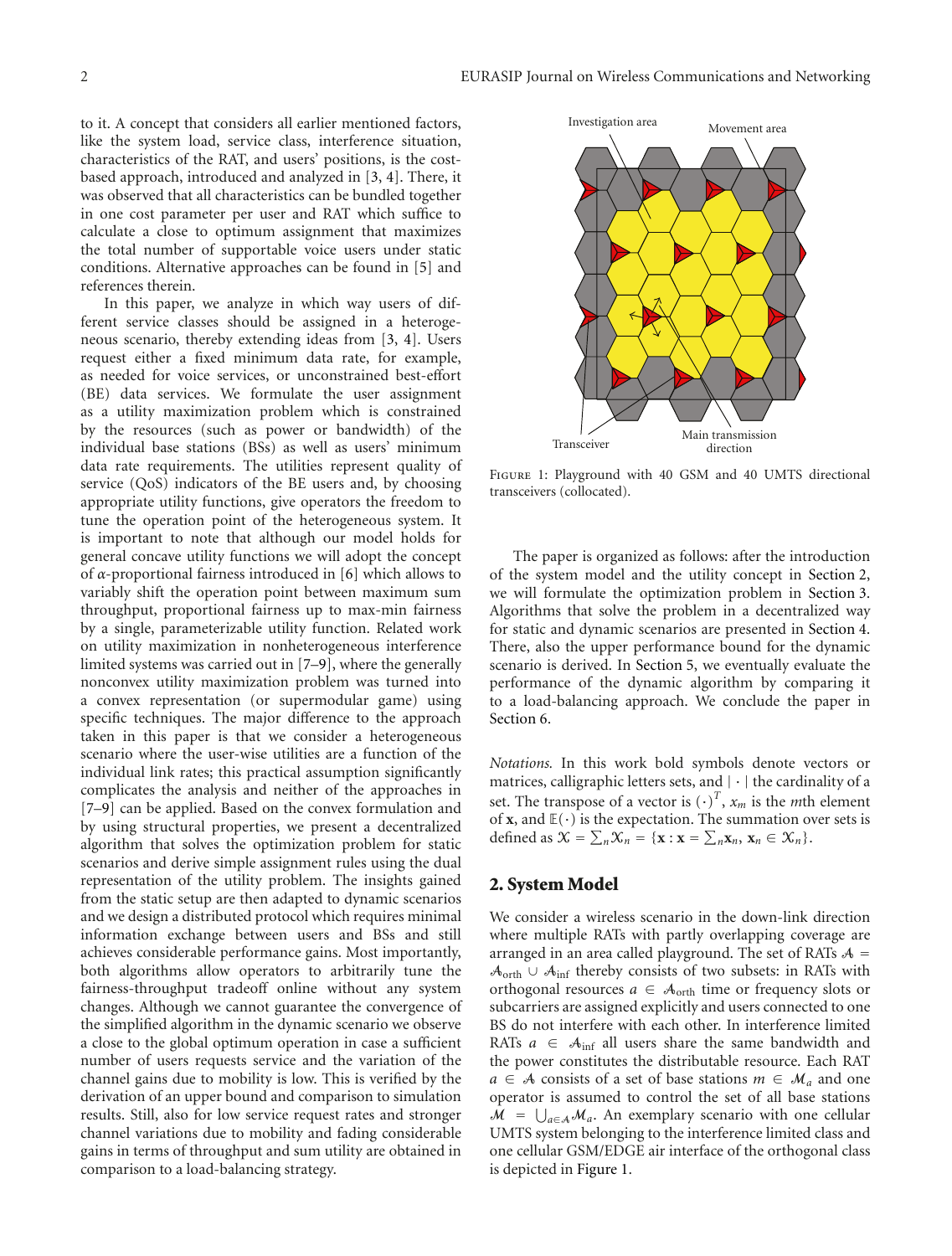Since commercial wireless systems usually operate on individual frequency bands, we assume that signals of different RATs are orthogonal to each other and no intersystem interference takes place. Users can be affected by intra- and intercell interference within one radio technology, however.

The set of users  $\mathcal{I}$  can be divided into two subsets and users are equally distributed on the playground; users  $i \in \mathcal{I}_\nu$  request a voice service with guaranteed data rate and have priority to BE users  $i \in I_b$  who do not have any QoS guarantees. Furthermore, it is assumed that the user equipment is able to cope with all RATs and the service requests are independent of the technology giving the operator the freedom to choose a cell and a RAT for each user that is best suited from its perspective.

Next we will describe the two classes of RATs that are covered in our scenario in more detail.

*2.1. Orthogonal RATs.* For the class of orthogonal systems we assume a fixed transmission power per BS and that the bandwidth, in terms of time or frequency slots, respectively, is the resource continuously distributable between users. Since commercial TDMA systems like GSM/EDGE usually have low frequency reuse factors we will assume constant intercell interference for this class of systems. The signal to interference and noise ratio (SINR) of user *i* and a BS *m* of this class

$$
\beta_{i,m} = \frac{g_{i,m} \overline{P}_m}{\eta_m + I_m} \quad \forall m \in \mathcal{M}_a, a \in \mathcal{A}_{\text{orth},}
$$
 (1)

thus depends on the channel gain  $g_{i,m}$ , the BS power  $\overline{P}_m$ , the constant intercell interference  $I_m$ , the thermal noise  $\eta_m$ , and is independent of the assigned resource. The amount of bandwidth assigned to user *i* by BS *m* is denoted by *ti*,*m*. It is limited by the total, distributable bandwidth per BS  $\overline{T}_m$  and the constraint

$$
\sum_{i \in \mathcal{I}} t_{i,m} = t_m \le \overline{T}_m \quad \forall m \in \mathcal{M}_a, a \in \mathcal{A}_{\text{orth}}.
$$
 (2)

Due to the orthogonality of the users' signals and since the bandwidth is the distributable resource the relation between a user's data rate *Ri*,*<sup>m</sup>* and the assigned resource is linear for this class of RATs:

$$
R_{i,m} = \overline{R}_{i,m} t_{i,m} \tag{3}
$$

Here,  $\overline{R}_{i,m}$  :=  $f(\beta_{i,m})$  denotes the link rate per time or frequency slot between user *i* and base station *m* where  $f(\beta)$  is a positive, nondecreasing SINR-rate mapping curve corresponding to the coding and transmission technology of the RAT  $a \in \mathcal{A}_{\text{orth}}$ . By substituting (3) into (2) the achievable rate region of each individual BS  $m \in \mathcal{M}_a$  results in an *I*dimensional simplex, limited by the positive orthant and a hyperplane:

$$
\mathcal{R}_m = \left\{ \mathbf{R}_m : \sum_{i \in \mathcal{I}} \frac{R_{i,m}}{\overline{R}_{i,m}} \le \overline{T}_m, R_{i,m} \ge 0 \,\forall i \in \mathcal{I} \right\},\qquad(4)
$$

where  $\mathbf{R}_m$  is the *i*-dimensional vector with entries  $R_{i,m}$ . Since the rate assignment in one cell does not influence the feasible rate region of neighboring cells the feasible rate region of the whole RAT results in the convex polytope

$$
\mathcal{R}_a = \sum_{m \in \mathcal{M}_a} \mathcal{R}_m, \quad a \in \mathcal{A}_{\text{orth.}} \tag{5}
$$

*2.2. Interference Limited RATs.* We assume that all users share the same bandwidth and that resources are distributed in terms of assigned power for BSs in interference limited air interfaces like UMTS  $m \in \mathcal{M}_b$ ,  $b \in \mathcal{A}_{\text{inf}}$ . The power of each BS is limited by a sum constraint

$$
\sum_{i\in\mathcal{I}} p_{i,m} = P_m \le \overline{P}_m \quad \forall \, m \in \mathcal{M}_b, \, b \in \mathcal{A}_{\text{inf}}, \tag{6}
$$

where  $p_{i,m}$  is the power that BS *m* assigns to user  $i \in \mathcal{I}$ . Users are sensitive to intracell and intercell interference in interference limited systems and the SINR between BS *m* ∈  $\mathcal{M}_b$ ,  $b \in \mathcal{A}_{\text{inf}}$  and user  $i \in \mathcal{I}$  is given by

$$
\beta_{i,m} = \frac{g_{i,m}p_{i,m}}{\rho g_{i,m} \sum_{j \neq i} p_{j,m} + \sum_{n \neq m} g_{i,n}p_n + \eta_{\text{inf}}}
$$
\n
$$
m, n \in \mathcal{M}_b, \quad b \in \mathcal{A}_{\text{inf}}, \quad i, j \in \mathcal{I},
$$
\n(7)

with  $\rho$  the orthogonality factor which accounts for a reduced intercell interference. In this class of systems all links of one BS share a limited power budget and are impaired by the power assigned to other users in the air interface. A wellknown model for the link rate of these systems is given in [10]:

$$
R_{i,m} = C_b \log \left( 1 + D_b \beta_{i,m} \right)
$$
  
=  $C_b \log \left( 1 + D_b \frac{g_{i,m} p_{i,m}}{\rho g_{i,m} (\overline{P}_m - p_{i,m}) + \sum_{n \neq m} g_{i,n} \overline{P}_n + \eta_{\text{inf}}} \right)$ . (8)

There, the positive constants  $C_b$ ,  $D_b$  parameterize the system characteristics such as bandwidth, modulation, and bit-error rates. In (8), a user's data rate is in general neither convex nor concave in *p* (index omitted). Therefore, also the feasible rate region is not convex, which in turn will be a requirement to obtain a convex representation of the utility maximization problem in Section 3. However, assuming that all BS transmit with fixed transmission power and that the SINR of all links is not too high we can approximate the data rate by

$$
R_{i,m} = C_b \log \left( 1 + D_b \frac{p_{i,m}}{I_{i,m} - \rho p_{i,m}} \right)
$$
  

$$
\approx \frac{\Delta_b}{I_{i,m}} p_{i,m}
$$
  

$$
=: \overline{R}_{i,m} p_{i,m}, \qquad (9)
$$

with

$$
I_{i,m} = \frac{\rho g_{i,m} \overline{P}_m + \sum_{n \neq m \in \mathcal{M}_b} g_{i,n} \overline{P}_n + \eta_{\text{inf}}}{g_{i,m}}.
$$
 (10)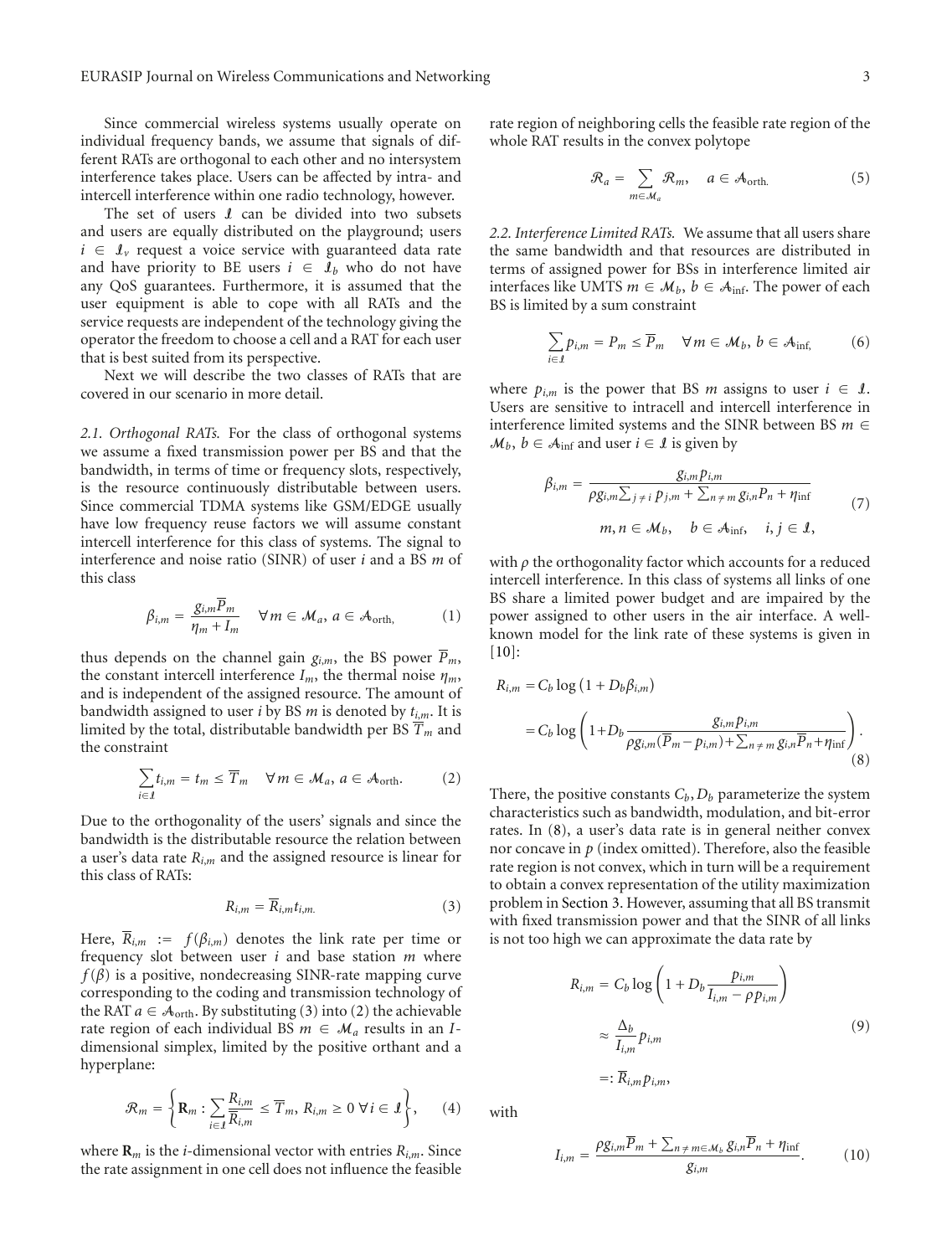FIGURE 2: UMTS resource-rate mapping: quality of linear approximation (9).

The approximation in (9) represents the first order Taylor expansion for  $p = 0$  if one chooses  $\Delta_b = C_b D_b$ . Clearly, this approximation holds only for low data rates and since we are interested in a good approximation for typical rates of the UMTS system, it turns out to be practical to use a higher slope  $\Delta_b > C_b D_b$ . Indeed we plotted the rates in (9) over  $p/I$ for UMTS in Figure 2 and chose  $\Delta_b$  so that it intersects the real rate curve at the origin and 100 kbit*/*s which covers the range of rates that are typically assigned to users in UMTS in our scenario quite well. Obviously, this is only a model, but works fine for the problem at hand. We refer also to the discussion in Section 5.

By solving the approximation in  $(9)$  for  $p$  and substitution into (6) the achievable rate region of BS  $m \in \mathcal{M}_b$  can be represented by

$$
\mathcal{R}_m = \left\{ \mathbf{R}_m : \sum_{i \in \mathcal{I}} \frac{R_{i,m}}{R_{i,m}} \le \overline{P}_m, R_{i,m} \ge 0 \,\,\forall \, i \in \mathcal{I} \right\}.
$$
 (11)

Since all BS are assumed to transmit with  $P_m = \overline{P}_m$ , the intercell interference is independent of the resource assignment and the achievable rate region of the whole RAT results in

$$
\mathcal{R}_b = \sum_{m \in \mathcal{M}_b} \mathcal{R}_m, \quad b \in \mathcal{A}_{\text{inf}}, \tag{12}
$$

which is a convex polytope as for the orthogonal RAT.

Our approach stands in clear contrast to [8] where a convex feasible rate region for interference limited RATs was obtained with the posynomial transform and assuming  $R \approx$ *C* log( $D\beta$ ). The posinomial approach has the advantage that also the BS sum transmission power *Pm* can be optimized. However, the corresponding rate approximation is only valid for high SINR and does not hold in our scenario. The linear structure of our approximation will further lead to simple assignment rules in Section 3.

*2.3. Utility Concept and α-Proportional Fairness.* Instead of maximizing a fixed metric like the system throughput, we will formulate the optimization problem in terms of utility functions, which relate assigned resources, system parameters as the SINR or the data rate to benefits such as revenues, fairness or user satisfaction. More precisely, we focus our investigations on utility functions which are concave, strictly increasing and dependent on the user's data rate in the following form:

$$
U = \sum_{i \in I_b} \psi_i \left( \sum_{m \in \mathcal{M}} R_{i,m} \right). \tag{13}
$$

Without loss of generality  $\psi_i$  in (13) is given by

$$
\psi_i^{\alpha}(R_i) = \begin{cases} w_i \log(R_i), & \text{if } \alpha = 1, \\ \frac{w_i}{1 - \alpha} R_i^{1 - \alpha}, & \text{otherwise.} \end{cases}
$$
(14)

Utilities defined by (13) and (14) correspond to the wellestablished weighted *α*-proportional fairness [6], and are from special interest for operators since they ensure flexible tuning of the system fairness in a wide range. A rate allocation  $\mathbb{R}^*$  is said to be *α*-proportional fair, if for any feasible allocation **R**

$$
\sum_{i \in I_b} \frac{R_i - R_i^*}{R_i^{*^{\alpha}}} \le 0
$$
\n(15)

holds [6]. The parameter  $\alpha$  in (14) hereby tunes the fairnessthroughput tradeoff; for  $\alpha = 0$  the system throughput will be maximized, which might result in assignments where only very few users are served and which is quite unfair. A selection  $\alpha = 1$  leads to proportional fairness which is equivalent to assigning equal shares of resources to all users in our scenario. For  $\alpha \rightarrow \infty$  the assignment converges to the max-min fairness, where all users will be assigned equal data rates and the overall system throughput will be low [6].

Note that the definition of the utility in terms of the sum of a user's link rates in (13) is more relevant for practical application than, for example, the sum utilities of individual links  $U = \sum_{i} \sum_{m} \psi(R_{i,m})$  used in [7, 9]. It turns out that it is exactly this so-called nonseparable utility formulation that leads to the desired characteristic that most users will establish only a single link, as will be shown in Section 3. By contrast, the separable utility in [7, 9] will favor multilink operation and therefore the results cannot be applied to our model. This follows from the concavity of *ψ* and the Jensen's inequality; assume a user is assigned a certain sum rate *Ri* that can be split between two links  $R_{i,m}$  and  $R_{i,n}$ ,  $R_i = R_{i,m} + R_{i,n}$ . Then, it is beneficial in terms of the separable sum utility to activate both links because  $\psi(R_{i,m}) + \psi(R_{i,n}) \geq \psi(R_i)$ .

#### **3. Problem Formulation**

Having the system model and the utility concept introduced, we now present the formal problem formulation. We want to find the user assignment in a heterogeneous multicell

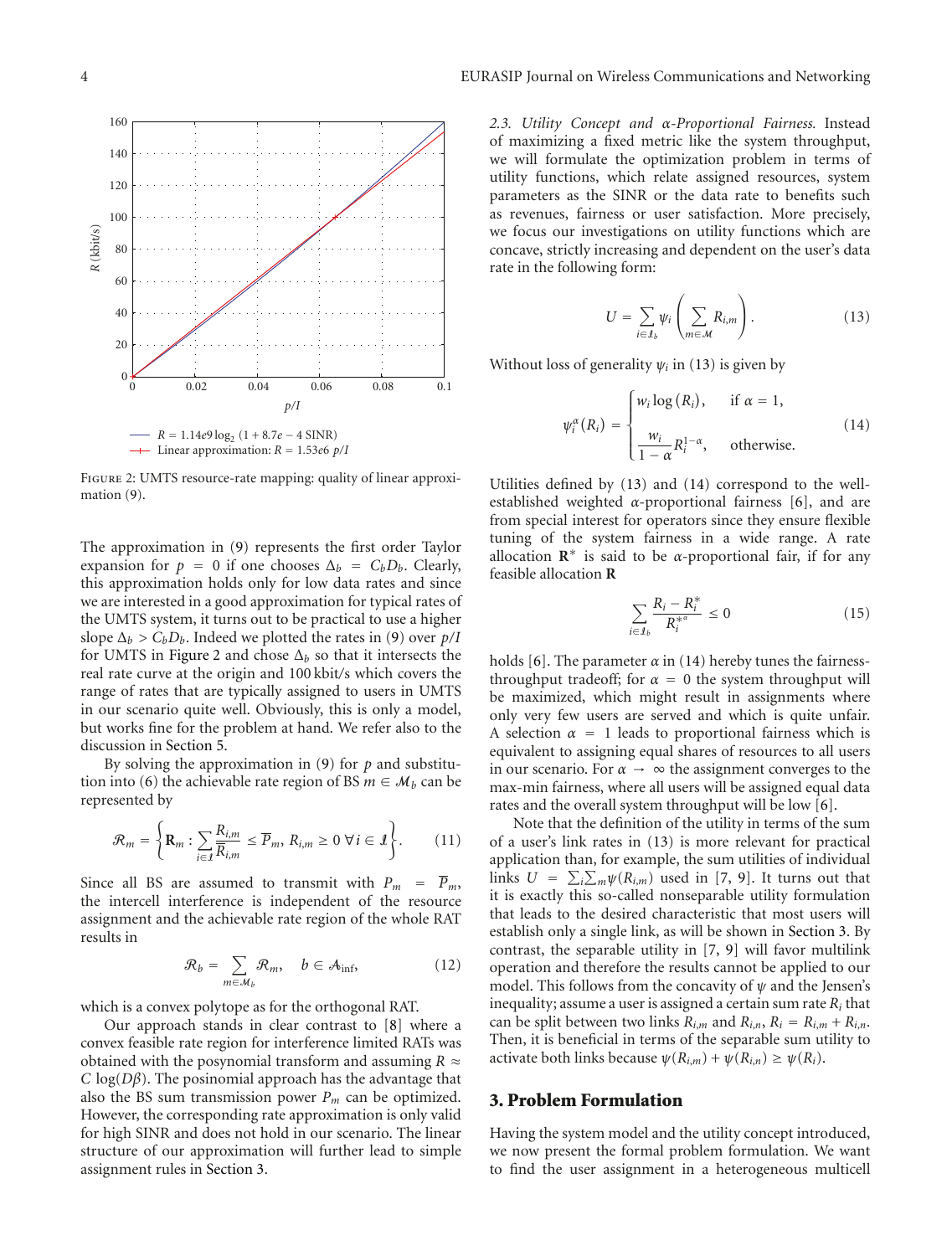scenario that maximizes the sum utility of all BE users under the constraint that all voice users are assigned at least a minimum data rate *R*min,*i*. Based on the earlier presented assumptions, the problem can be formulated as

$$
\max_{\mathbf{R}} \sum_{i \in \mathcal{I}_b} \psi_i \left( \sum_{m \in \mathcal{M}} R_{i,m} \right),
$$
\n
$$
\text{subject to } \sum_{i \in \mathcal{I}} \frac{R_{i,m}}{\overline{R}_{i,m}} \le \Gamma_m \quad \forall m \in \mathcal{M},
$$
\n
$$
\sum_{m \in \mathcal{M}} R_{i,m} \ge R_{\min,i} \quad \forall i \in \mathcal{I}_\nu,
$$
\n
$$
R_{i,m} \ge 0 \quad \forall i, m \in \mathcal{I}, \mathcal{M},
$$
\n
$$
(P1)
$$

with  $\Gamma_m$  denoting available resources,  $\Gamma_m = P_m \ \forall m \in$  $\mathcal{M}_b, b \in \mathcal{A}_{\text{inf}}$  or  $\Gamma_m = T_m \ \forall m \in \mathcal{M}_a, a \in \mathcal{A}_{\text{orth}}$ , respectively. Problem (P1) consists of a concave objective over linear constraints and is therefore convex. Consequently, a variety of ready-to-use algorithms exists to solve it [11]. However, neither give these algorithms insights into the problem structure nor do they give a hint to a decentralized solution. We therefore develop a different approach based on duality [11, 12]; instead of solving (P1) directly we transform it into an alternative problem which is known to have the same solution as (P1) but can be solved in a decentralized way. To obtain an expression for the dual transform the Lagrangian function of (P1) is needed, which has the following form:

$$
\mathcal{L}(\mathbf{R}, \lambda, \mu, \sigma) = \sum_{i \in I_b} \psi_i \left( \sum_{m \in \mathcal{M}} R_{i,m} \right)
$$

$$
- \sum_{m \in \mathcal{M}} \lambda_m \left( \sum_{i \in I_b} \frac{R_{i,m}}{\overline{R}_{i,m}} - \Gamma_m \right)
$$

$$
+ \sum_{i \in I_v} \mu_i \left( \sum_{m \in \mathcal{M}} R_{i,m} - R_{\min,i} \right)
$$

$$
+ \sum_{i \in I} \sum_{m \in \mathcal{M}} \sigma_{i,m} R_{i,m}.
$$
 (16)

Here *λ*, *μ*, *σ* are nonnegative dual parameters. Next, we introduce the dual function of (P1) which is defined as [11]

$$
g(\mu, \lambda, \sigma) = \max_{\mathbf{R}} \mathcal{L}(\mathbf{R}, \mu, \lambda, \sigma).
$$
 (17)

Due to nonnegativity of the dual parameters one observes that (17) is always larger than or equal to the solution of (P1). Therefore, minimizing the unconstrained dual function over the dual parameters

$$
\min_{\mu,\lambda,\sigma\geq 0} g(\mu,\lambda,\sigma) = \min_{\mu,\lambda,\sigma\geq 0} \underbrace{\max_{\mathbf{R}} \mathcal{L}(\mathbf{R},\mu,\lambda,\sigma)}_{\text{inner problem}} \qquad (18)
$$

yields an upper bound on the original optimization problem (P1) and is called the dual problem of (P1). Furthermore, by convexity of (P1) and since Slater's conditions [11] hold, the bound is tight and (18) and (P1) have the same solution. Our motivation to use the dual formulation is the possibility to decouple the optimization problem into an inner maximization problem over the primal variables **R** and an outer minimization over the dual parameters which will be called outer loop further on. Additionally, the dual problem allows to exploit structural properties which will greatly simplify the algorithm design. The inner problem can be solved by each base station individually as we will see shortly. In addition, there exists a very limited number of degrees of freedom for the selection of meaningful dual parameters in the outer loop. To be more precise, only *λ* has to be optimized iteratively in the outer minimization. A rate allocation  $R(\lambda)$  that maximizes the inner problem can be calculated directly for a given *λ* independently of *σ* and *μ*. Before we go into the details the KKT conditions are given, which are necessary and sufficient for the optimum solution of  $(P1)$  (or equivalently  $(18)$ ) $[11]$  and will be exploited later:

$$
\frac{\partial \mathcal{L}(\mathbf{R}^*, \boldsymbol{\mu}^*, \boldsymbol{\lambda}^*, \boldsymbol{\sigma}^*)}{\partial R_{i,m}} = 0 \quad \forall m, i \in \mathcal{M}, \mathcal{I}, \qquad (19)
$$

$$
\lambda_m^* \left( \sum_{i \in \mathcal{I}} \frac{R_{i,m}^*}{\overline{R}_{i,m}} - \Gamma_m \right) = 0 \quad \forall \, m \in \mathcal{M}, \tag{20}
$$

$$
\mu_i^* \left( R_{\min,i} - \sum_{m \in \mathcal{M}} R_{i,m}^* \right) = 0 \quad \forall i \in \mathcal{I}_\nu,
$$
\n
$$
\sigma_{i,m}^* R_{i,m}^* = 0 \quad \forall i, m \in \mathcal{I}, \mathcal{M}.
$$
\n(22)

Here 
$$
(\cdot)^*
$$
 denotes the variables at the optimum.

*3.1. Inner Problem.* Rearranging terms in (16) results in the following:

$$
\mathcal{L}(\mathbf{R}, \mu, \lambda, \sigma) = \sum_{i \in I_b} \psi_i \left( \sum_{m \in \mathcal{M}} R_{i,m} \right)
$$
  
+ 
$$
\sum_{i \in I_v} \sum_{m \in \mathcal{M}} R_{i,m} \left( \sigma_{i,m} - \frac{\lambda_m}{R_{i,m}} + \mu_i \right)
$$
  
+ 
$$
\sum_{i \in I_b} \sum_{m \in \mathcal{M}} R_{i,m} \left( \sigma_{i,m} - \frac{\lambda_m}{R_{i,m}} \right)
$$
  
+ 
$$
\sum_{m \in \mathcal{M}} \lambda_m \Gamma_m - \sum_{i \in I_v} \mu_i R_{\min,i}.
$$
 (23)

From (23), one observes that (17) is only finite if and only if

$$
\sigma_{i,m} - \frac{\lambda_m}{\overline{R}_{i,m}} + \mu_i = 0 \quad \forall m, i \in \mathcal{M}, \ell_\nu,
$$
 (24)

$$
\frac{\lambda_m}{\overline{R}_{i,m}} > \sigma_{i,m} \quad \forall m, i \in \mathcal{M}, \mathcal{L}_b,
$$
\n(25)

and hence it follows that (24) and (25) are necessary conditions to obtain a meaningful solution in (18). Furthermore, the first KKT condition (19) has to hold for any rate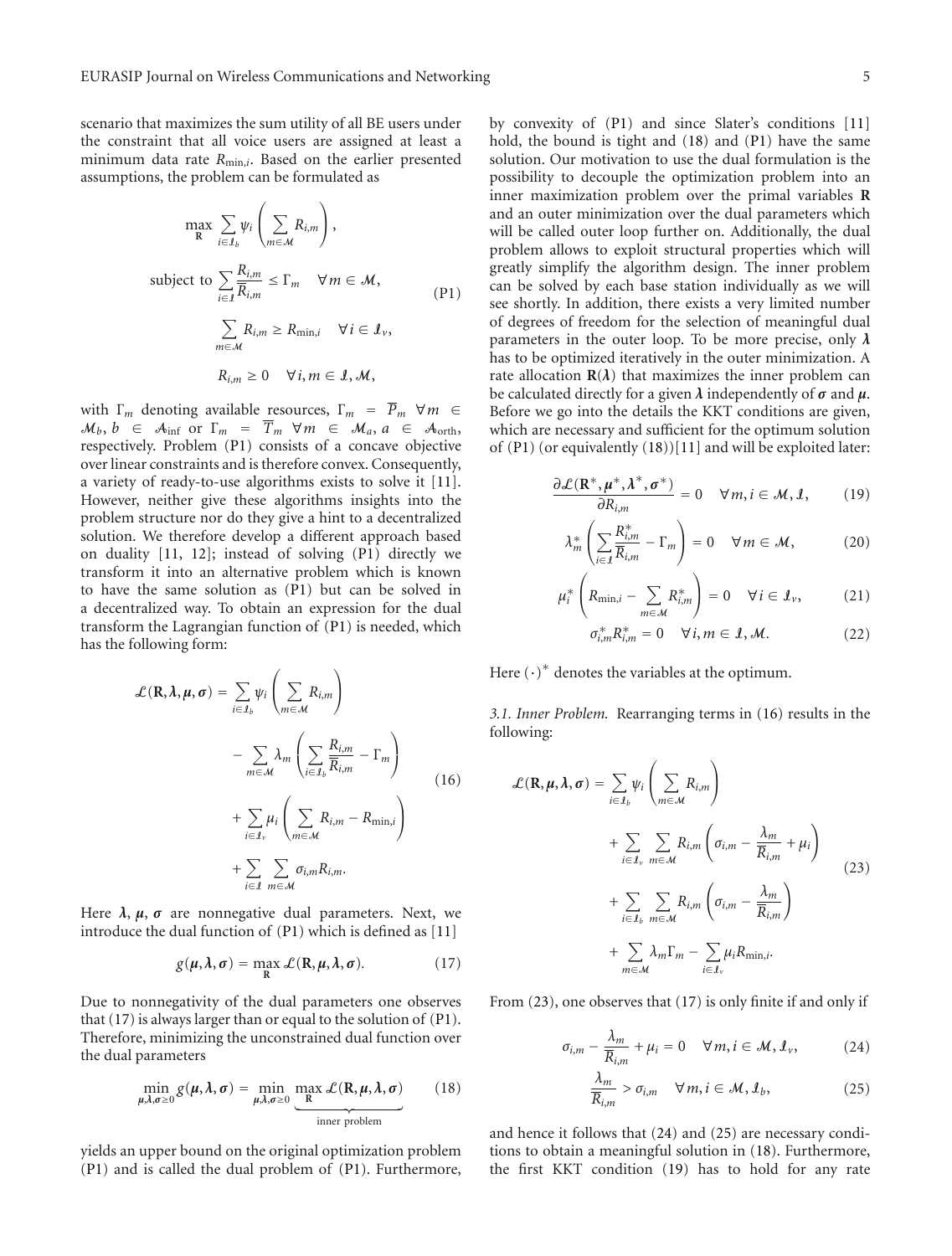assignment that solves (17) which after substituting (24) into (23) simplifies to

$$
\frac{\partial \mathcal{L}}{\partial R_{i,m}} = \psi'_i \left( \sum_{m \in \mathcal{M}} R_{i,m} \right) + \sigma_{i,m} - \frac{\lambda_m}{\overline{R}_{i,m}} = 0 \quad \forall m, i \in \mathcal{M}, \mathcal{L}_b.
$$
\n(26)

Here,  $\psi_i'(x) = \partial \psi_i'(x) / \partial x$  and (26) are necessary and sufficient conditions for the maximum of the Lagrangian function which is independent of the voice users. Although the optimization of the dual parameters is formally performed in the outer problem, one observes already here that only certain  $\sigma$  can lead to the optimum solution of (P1). More precisely, for a given  $\lambda$  only one element  $\sigma_{i,m}$  can be chosen freely for each user *i* so that (26) is not violated. All other elements  $\sigma_{i,n}$ ,  $n \neq m$  result directly from  $\sigma_{i,m}$  by (26). This is shown in the following example: assume one element  $\sigma$ <sub>*im*</sub> and  $\lambda$  are given for user *i* from the outer loop. Then, for the rate assignment that maximizes the inner problem  $u_i$ :=  $\psi'_{i}(\sum_{m\in\mathcal{M}}R_{i,m}) = (\lambda_m/\overline{R}_i,m) - \sigma_{i,m}$  has to hold (from (26)). Since (26) is a necessary condition also for all  $n \neq m$  it follows that  $\sigma_{i,n} = u_i(\sigma_{i,m}) + (\lambda_m/R_i, n), n \neq m$  which is therefore uniquely determined by  $\sigma_{i,m}$ . This observation reduces the degrees of freedom to select meaningful *σ* to one scalar element per user in the outer loop. From (26), it further follows that  $\sigma_{i,m} = 0$  can only hold for  $m \in \mathcal{M}_{\text{opt},i}(\lambda)$ , with

$$
\mathcal{M}_{\text{opt},i}(\boldsymbol{\lambda}) = \left\{ m'_i \in \mathcal{M} : m'_i = \arg\min_m \frac{\lambda_m}{\overline{R}_{i,m}} \right\}.
$$
 (27)

This is a direct consequence of the nonnegativity of the dual parameters and  $u_i$  based on (26). Having  $\sigma_{i,m} = 0$ , however, is a necessary condition for *R*<sup>∗</sup> *<sup>i</sup>*,*<sup>m</sup> >* 0 since for any optimum rate assignment of (P1) the last KKT condition (22) has to be fulfilled. Therefore, regardless of the outer optimization we can already state here that  $\sigma_{i,n} > 0 \,\forall n \notin \mathcal{M}_{\text{opt},i}, i \in \mathcal{I}_b$ and only rate assignments

$$
R_{i,m} \begin{cases} \geq 0 & \forall m \in \mathcal{M}_{\text{opt},i}(\lambda), \\ = 0 & \text{else} \end{cases}
$$
 (28)

have to be considered as solution for (P1). Furthermore, setting  $\sigma_{i,m} = 0 \; m \in \mathcal{M}_{\text{opt},i}$  if possible is required to allow for assignments with  $R_{i,m} > 0$ . Only if the maximum slope of the utility function  $\psi'(0)$  is smaller than  $\min_m(\lambda_m/\overline{R}_{i,m})$  this will result in  $\sigma_{i,m} > 0 \ \forall m \in \mathcal{M}_{\text{opt},i}$  then so that (26) is not violated. In this case user *i* will not be assigned any resources. The KKT conditions lead to similar optimality conditions for the voice users; from (24) as well as the argumentation above it follows that

$$
\mu_i = \min_m \frac{\lambda_m}{\overline{R}_{i,m}} \quad \forall i \in \mathcal{I}_\nu,
$$
\n(29)

and that (28) is also a necessary condition for the voice users. It is noted here that for a given  $\lambda$  the solution of (17) is uniquely determined (see proof of Theorem 1 in Section 4). However, the corresponding rate assignment might not be unique. Multiple optimum rate assignments can exist in the

rare case when  $\exists \{m, n \in \mathcal{M}, m \neq n : \lambda_m / \overline{R}_{i,m} = \lambda_n / \overline{R}_{i,n} \}$  and therefore  $|\mathcal{M}_{\text{opt},i}(\lambda)| > 1$ . For all other users it follows by (26) and the discussions on  $\sigma$  that the rate assignment

$$
R_{i,m}(\lambda) = \begin{cases} \psi_i'^{-1}\left(\frac{\lambda_m}{\overline{R}_{i,m_i}}\right) & \text{if } \psi_{i,m}'(0) > \frac{\lambda_m}{\overline{R}_{i,m}}, \\ & m \in \mathcal{M}_{\text{opt},i}(\lambda), \ \forall i \in \mathcal{I}_b, \\ R_{\min,i} & \text{if } m \in \mathcal{M}_{\text{opt},i}(\lambda), \ \forall i \in \mathcal{I}_v, \\ 0 & \text{else} \end{cases}
$$
(30)

maximizes the inner problem and solves (17). In this case, the rate assignment is unique and only depends on  $\lambda$ . In (30),  $\psi'^{-1}$  is the inverse of the derivative of the utility function with  $\psi'(\psi'^{-1}(x)) = x$ .

Equation (30) gives some valuable insights to the optimum cell/RAT selection of users and the corresponding resource assignment. First, it can be shown that almost all users are assigned to exactly one BS since  $|\mathcal{M}_{\text{opt},i}| = 1$  in general. Second, this BS can be determined independently by each user if  $\lambda$  is known and under the assumption that each user *i* can measure  $\overline{R}_{i,m}$   $\forall m \in \mathcal{M}$ . Both characteristics rely on the linear connection between the data rate and the assigned resources and on the user based utilities and greatly simplify the distributed solution of (P1). In contrast, one would obtain that  $R^*_{i,m} > 0 \ \forall i, m \in \mathcal{I}, \mathcal{M}_b, b \in \mathcal{A}_{\text{inf}}$  under the high SINR assumption in [7, 9], which implies that all users have active connections to all BSs in the interference limited air interface. Third, the maximum slope of the utility function  $\psi_i(0)$  defines a threshold which can be tuned to switch off BE users with low  $\overline{R}_{i,m}$ , as will be described in Section 5.

*3.2. Outer Problem.* Since for *μ* (24) has to hold, *λ* and formally *σ* are the only dual parameters that have to be considered in the outer optimization. In order to minimize the dual (17), clearly all entries of  $\sigma$  have to be as small as possible and chosen in a way that (26) holds. Therefore,  $\sigma_{i,m'_i} = 0 \ \forall \{i,m'_i : i \in \mathcal{I}_b, m'_i \in \mathcal{M}_{\text{opt},i}(\lambda), \lambda_{m'_i}/\overline{R}_{i,m'_i} \leq \psi(0)\}.$ A subgradient approach can be applied to minimize the dual over *λ* [12]. Assume for a given *λ*

$$
\hat{\mathbf{R}} = \arg\max_{\mathbf{R}} \mathcal{L}(\mathbf{R}, \hat{\lambda})
$$
 (31)

is the solution of inner problem, obtained by (30). Then, the following holds for the dual function [12]

$$
g(\lambda) \geq \mathcal{L}(\widehat{\mathbf{R}}, \lambda) = \mathcal{L}(\widehat{\mathbf{R}}, \widehat{\lambda}) + \sum_{m \in \mathcal{M}} (\lambda_m - \widehat{\lambda}_m) \left( \Gamma_m - \sum_{i \in \mathcal{I}} \frac{\widehat{R}_{i,m}}{\overline{R}_{i,m}} \right),
$$
\n(32)

where the last equation is obtained by adding and subtracting the terms  $\sum_{m \in \mathcal{M}} \hat{\lambda}_m(\Gamma_m - \sum_{i \in \mathcal{I}} (\hat{R}_{i,m} / \overline{R}_{i,m}))$  to  $\mathcal{L}(\hat{R}, \hat{\lambda})$  and the assumption that  $\sigma_{i,m}R_{i,m} = 0 \,\forall i, m \in \mathcal{I}, \mathcal{M}$ . Further,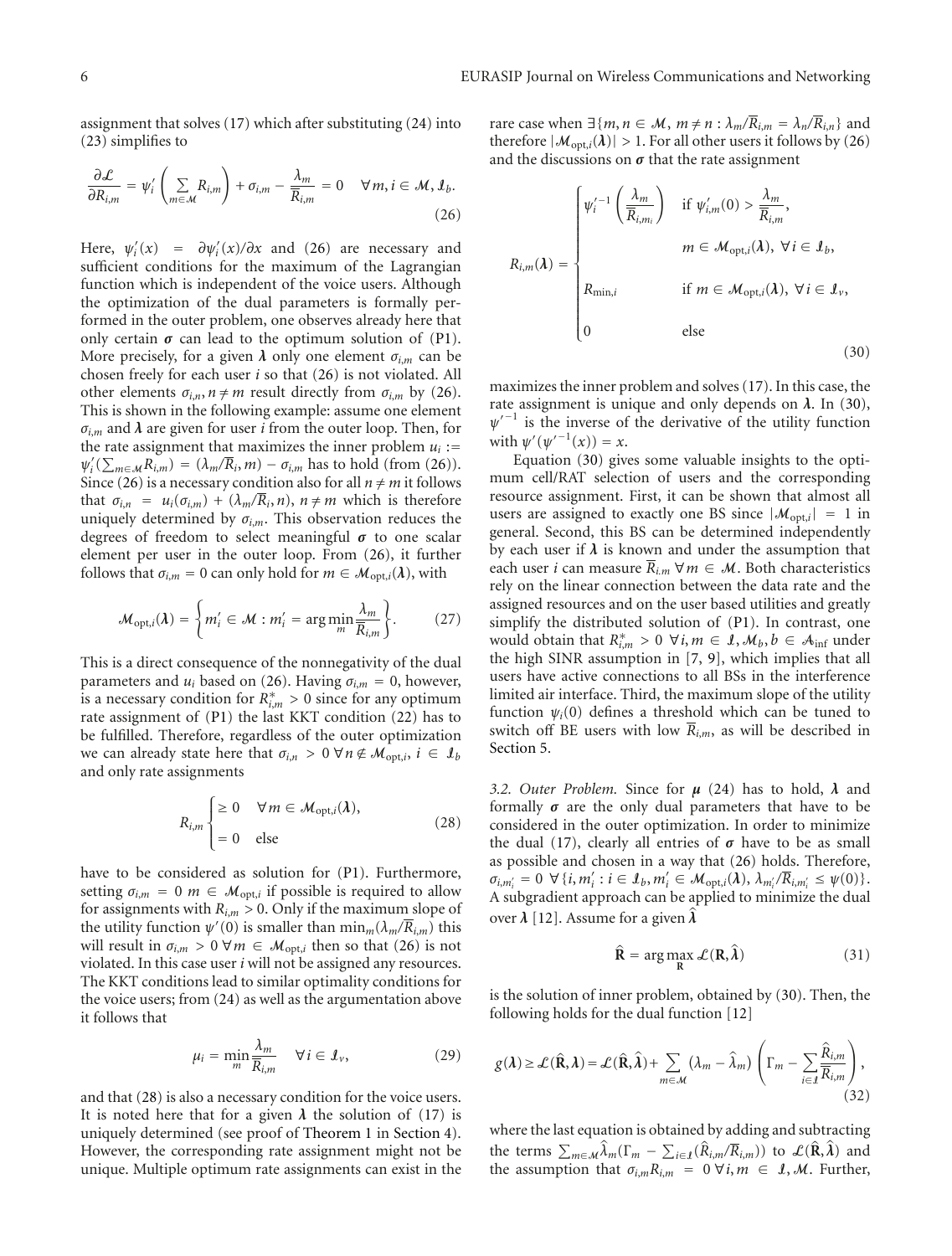it can be shown from (32) that the vector  $\nu$ , with  $\nu_m$  $(\Gamma_m - \sum_{i \in \mathcal{I}} (R_{i,m}/R_{i,m}))$  is a subgradient.

A descriptive explanation of the subgradient approach is as follows: for a given  $\hat{\lambda} \neq \lambda^*$  the rate assignment  $\hat{R}$ might either violate the feasible rate region constraint or will not exploit all available resources. Both cannot be optimal since the first case is not feasible and in the latter case the assignment of more resources to any BE user would increase the sum utility. Then, the subgradient gives the direction how  $\lambda$  should be updated so that the resource constraints are less violated or more resources are assigned. At the global optimum of (P1), all entries of the subgradient will be zero and all resource constraints are met with equality. The subgradient will be used in the decentralized algorithm, which will be presented in Section 4.

#### **4. Algorithm**

We will now present two decentralized algorithms for (P1) in a static and dynamic scenario, respectively. In the static setup, all user requests and channel gains are assumed to be fixed, while in the dynamic one the requests and user mobility are subject to stochastic processes. The static algorithm hereby serves as motivation for the dynamic one which is adapted for practical applications with the advantage of requiring almost no signaling information.

*4.1. Static Scenario.* Based on the optimality conditions of the inner problem and the subgradient of the outer loop in Section 3, we are able to formulate the static Algorithm 1, where *l* denotes the index of the iteration,  $\delta(l)$  is the step size, and  $\epsilon$  a constant for the stopping criteria. The algorithm consists of an iterative procedure where in each cycle at first all BSs broadcast the BS weights *λm* to all users. Then, each user *i* evaluates  $\lambda_m/\overline{R}_{i,m}$  for all BSs and sends an assignment request (and the corresponding  $\overline{R}_{i,m}$  or  $R_{\text{min},i}$ ) to a BS  $m'_i \in$ Mopt,*i*. Next, each BS *m* individually calculates the rate assignment for all users that sent an assignment request to it. The rate assignment hereby depends on  $\lambda_m$  and might lie either inside, on, or outside the feasible rate region of BS *m* and thereby either under exploit, meet with equality or violate the resource constraint. Correspondingly, BS *m* will update  $\lambda_m$  using the subgradient and the cycle starts again by broadcasting the updated BS weight. Although Algorithm 1 might not converge to the optimum rate assignment in case  $\exists \{m, n \in \mathcal{M}, m \neq n : \lambda_m^* / \overline{R}_{i,m} = \lambda_n^* / \overline{R}_{i,n} \}$  and therefore results in  $|\mathcal{M}_{\text{opt},i}(\lambda^*)| > 1$ , we can formulate the following theorem.

**Theorem 1.** *Assume that for the series*  $\lim_{l\to\infty} \delta(l)$  =  $0, \limsup_{l \to \infty} \sum_l \delta(l) = \infty$  *holds and that a feasible allocation for the voice users exists, then Algorithm 1 converges to the optimum dual weights*  $\lambda^*$ *. In case*  $|\mathcal{M}_{opt,i}(\lambda^*)| = 1 \,\forall i \in \mathcal{I}$  the *corresponding rate assignment of Algorithm 1 is also optimal. In case*  $\exists i \in \mathcal{I} : |\mathcal{M}_{opt,i}(\lambda^*)| > 1$  *an optimum rate assignment* 

*that solves* (P1) *can be obtained by solving the set of linear equations:*

$$
\sum_{m \in \mathcal{M}_{opt,i}} R_{i,m}^{*} = \psi'^{-1} \left( \min \left\{ \min_{m} \frac{\lambda_m^{*}}{R_{i,m}}, \psi'_{i}(0) \right\} \right), \quad \forall i \in \mathcal{I}_b,
$$
\n
$$
\sum_{m \in \mathcal{M}_{opt,i}} R_{i,m}^{*} = R_{\min,i}, \quad \forall i \in \mathcal{I}_v,
$$
\n
$$
\sum_{i \in \mathcal{I}} R_{i,m}^{*} = \Gamma_m, \quad \forall m \in \mathcal{M}.
$$
\n(33)

*Proof.* In Section 3.1, it was shown that steps (3) and (4) of Algorithm 1 maximize the inner problem of (18) in case  $|\mathcal{M}_{\text{opt},i}(\lambda)| = 1 \,\forall i \in \mathcal{I}$ . Step (5) corresponds to an update of *λ* in direction of the negative subgradient which was derived in Section 3.2. Since (P1) is a convex optimization problem and Slater's condition holds, it is proven in [12] that the dual problem (18) has the same solution as (P1). Further, it is shown in [12] that dual subgradient algorithms like Algorithm 1 converge to the global optimum for the given step-width constraints. The proof can be extended to the case where  $\exists i \in \mathcal{I}$  :  $|\mathcal{M}_{\text{opt},i}(\lambda)| > 1$  by observing the fact that the maximum of the inner problem is independent of the BS  $m_i \in \mathcal{M}_{\text{opt},i}$  which is selected by user *i* in step (3) (however, it clearly matters for complying with the feasible rate region constraints); from (26) it follows that

$$
R_i = \sum_{m} R_{i,m} = \psi'^{-1} \underbrace{\left(\frac{\lambda_m}{\overline{R}_{i,m}} - \sigma_{i,m}\right)}_{\zeta_i} \quad \forall m, i \in \mathcal{M}, \mathcal{I}_b \quad (34)
$$

is necessary and sufficient for the maximization of the inner problem and that by (21)  $\sum_{m \in \mathcal{M}} R_{i,m} = R_{\min,i} \ \forall i \in \mathcal{I}_v$  holds. Substituting this into the Lagrangian (23) together with (24) results in a dual function

$$
g(\lambda) = \sum_{i \in I_b} \psi(\psi'^{-1}(\zeta_i)) - \sum_{i \in I_b} \zeta_i \psi'^{-1}(\zeta_i)
$$
  
+ 
$$
\sum_{m \in \mathcal{M}} \lambda_m \Gamma_m - \sum_{i \in I_v} \mu_i R_{\min,i},
$$
 (35)

which is independent of the actual BS selection of the users. Therefore, Algorithm 1 will converge to the optimum *λ*<sup>∗</sup> and to the maximum utility also if  $\exists i \in \mathcal{I} : |\mathcal{M}_{opt,i}(\lambda)| > 1$ . The optimum rate assignment of users that are in multilink operation results then from  $\lambda^*$  by solving the set of KKT conditions which reduce to (33) since  $\lambda_m^* > 0 \ \forall m \in \mathcal{M}, \mu_i >$ 0 ∀*i* ∈  $\mathcal{I}_\nu$  for any nontrivial solution.

*4.2. Dynamic Scenario.* In a dynamic scenario where users and service requests follow stochastic mobility and traffic models, respectively, applying Algorithm 1 might be a good choice from a theoretic perspective. Practically, however, the procedure is too expensive, since, having the optimum user assignment at any point in time, it would have to be executed any time a user's channel gain or interference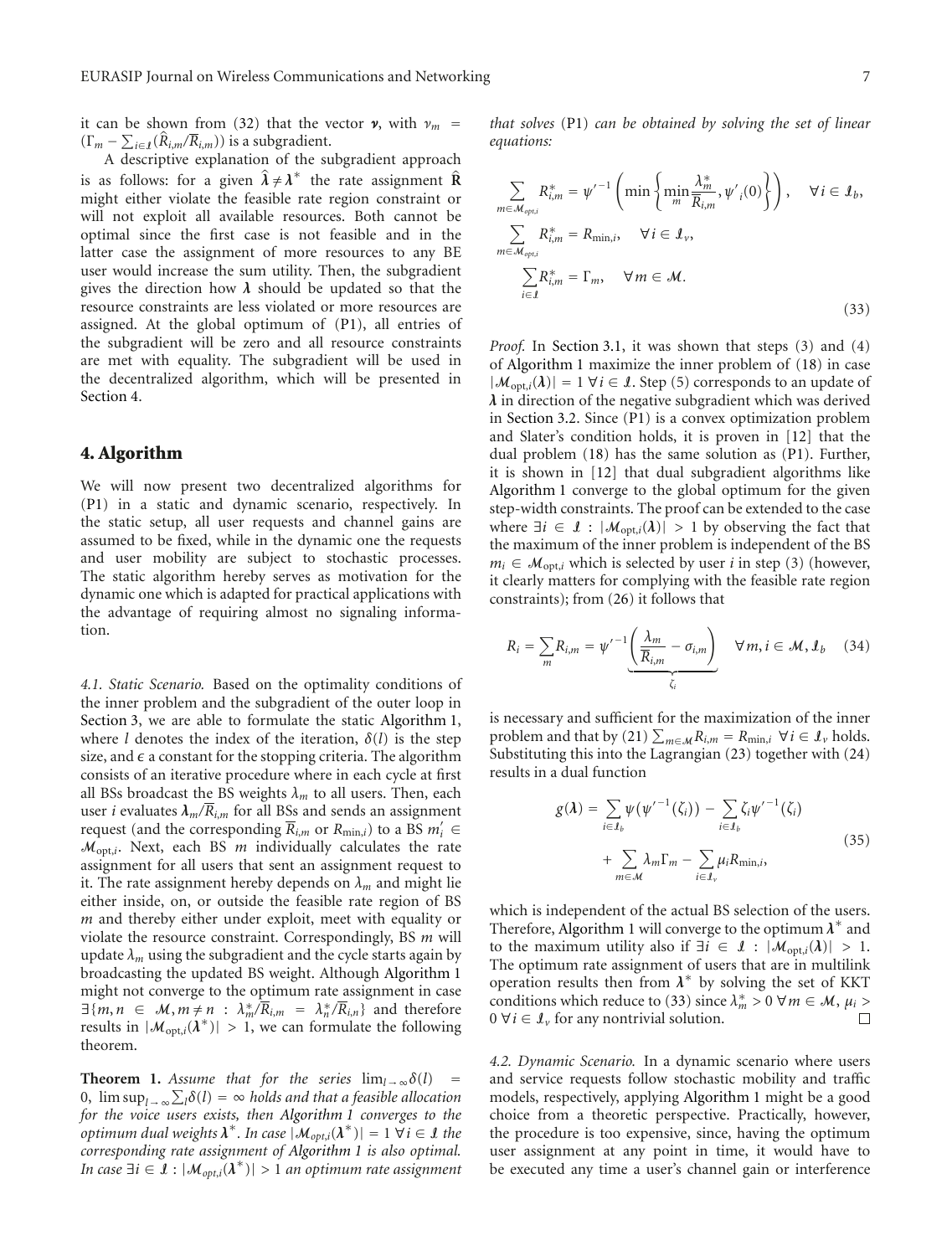**(1)** Each BS initializes  $\lambda_m$ ,  $\nu_m = 1 \,\forall m \in \mathcal{M}, \ l = 0.$ **while**  $!((\nu(\nu)^T > \epsilon) || (l < l_{\max}))$  **do (2)** Each BS broadcasts *λm* to all users. **(3)** Each user  $i \in \mathcal{I}$  evaluates  $\mathcal{M}_{opt,i}(\lambda)$  with (27) and announces an assignment request to  $m'_i(\lambda) \in \mathcal{M}_{\text{opt},i}(\lambda)$ . If  $|\mathcal{M}_{\text{opt},i}(\lambda)| > 1$  it picks one BS of the set randomly. **(4)** Based on the assignment requests each BS calculates the rate assignment that maximizes its sum utility and that fulfills the voice user's rate constraints corresponding to (30). **(5)** Each BS evaluates its sub-gradient component  $\nu_m = (\Gamma_m - \sum_{i \in \mathcal{I}} (R_{i,m}/R_{i,m}))$  and updates its dual weight  $\lambda_m(l+1) = \lambda_m(l) - \delta(l)\nu_m; l = l+1.$ **end while (6)** Assign users to  $m_i'(\lambda^*)$  with  $R_{i,m}$  corresponding to **(3)**, **(4)**.

ALGORITHM 1: Decentralized utility maximization.

situation changes (and therefore  $\bar{R}$ ) and in case a service request arrives or leaves the system. Each execution thereby might trigger reassignments of a whole set of users and a considerable amount of signaling information would have to be exchanged between users and BSs in each iteration. ( It is noted here that higher utilities might be obtainable in the dynamic scenario by exploitation of mobility information or, e.g., under the fluid assumptions [13].) We therefore suggest the following adaptation of Algorithm 1 to a dynamic procedure which can be split into two almost independently operating parts, the cell/RAT selection of users and the resource assignment inside each BS.

A user's heterogeneous cell/RAT selection procedure is described in Algorithm 2(a). It is similar to the one in the static setup; the BSs broadcast *λ* and each user selects a BS  $m \in \mathcal{M}_{\text{opt},i}$ . However, unlike in Algorithm 1 where all users directly update their cell/RAT selection if *λ* is updated the selection is only triggered once at the beginning of a service request or if the user would be dropped from the air interface where it is currently assigned to. For the selection, only local information  $(\overline{R}_{i,m})$  can be measured or estimated for all BSs by a user) and the BS weights *λ* are needed similar to the static procedure. After a user selected a cell/RAT or in case that the request, the channel or the interference situation changed, an update of the resource assignment will be triggered in the corresponding base station. Thereby, the triggers are independent for each BS and no information from neighboring cells is needed for the resource assignment. Also, contrary to the static Algorithm 1, the resource update will not trigger the cell/RAT selection of users and users stay assigned to their current BS in general. Only in case a user cannot be supported by a BS anymore and no intrasystem hand-over is possible the user will execute Algorithm 2(a) again leading to a possible intersystem hand-over. The resource assignment in a cell will be updated following the iterative procedure in Algorithm 2(b). Algorithm 2(b) maximizes the sum utility of the BS over all BE users that are assigned to it and assures that all voice users comply with their minimum rate requirement. Thereby, the rates will be assigned in a way that all available resources are exploited and that the resource constraint of the BS is met with equality

before *λ* is broadcasted again. This stands in clear contrast to the static algorithm where  $\lambda$  is updated based on the subgradient.

Since in Algorithm 2 each user only actively selects a RAT/cell once at its call setup and it does not trigger reassignments of other users in general almost no signaling information has to be exchanged between users and BSs. The simplicity of Algorithm 2 however, comes at the cost of its optimality. The influence of new users on  $\lambda$ , mobility, and the restriction that users stay in the actual air interface if possible lead to situations where a user *j* might find itself assigned to a BS  $m \neq \mathcal{M}_{\text{opt},j}(\lambda)$ . Wrong assignments will lead to deviations of  $\lambda$  and it cannot be guaranteed that the procedure approaches to  $\lambda^*$ , which would be the optimum weights for the current request and channel situation in the static scenario. Since Algorithm 1 is difficult to implement in our simulation tool, we will derive a simple upper bound. The bound allows us to evaluate the maximum degradation of an assignment obtained with the dynamic procedure from the optimum solution of (P1). Since the bound overestimates (P1), it is also an upper bound for Algorithm 1 and could be used to evaluate the quality of the static Algorithm 1, which might be nonoptimal in case  $|\mathcal{M}_{\text{opt},i}(\lambda^*)| > 1$ .

*4.3. Utility Bound.* Assume that the dynamic algorithm approaches *λ*<sup>+</sup> and a rate assignment **R***-* at a certain point in time. Then, there exists a corresponding dual function  $g(\lambda^+)$ which is an upper bound on (P1):

$$
g(\lambda^+) = \max_{\mathbf{R}} \mathcal{L}(\mathbf{R}, \lambda^+) = \mathcal{L}(\mathbf{R}^+, \lambda^+) \ge \mathcal{L}(\mathbf{R}^*, \lambda^*)
$$
  
 
$$
\ge \mathcal{L}(\mathbf{R}^{\epsilon}, \lambda^+) = \sum_{i \in J_b} \psi_i \left( \sum_{m \in \mathcal{M}} R_{i,m}^{\epsilon} \right).
$$
 (36)

Therefore, the deviation to the global optimum of a rate assignment  $\mathbb{R}^{\epsilon}$  can be bounded by the difference of  $\mathcal{L}(\mathbb{R}^+, \lambda^+)$ and  $\mathcal{L}(\mathbf{R}^{\epsilon}, \lambda^+)$ 

$$
\Delta \mathcal{L} = \sum_{i \in \mathcal{I}_b \cap \mathcal{I}_\epsilon} \psi_i(R_{i,m}^+) - \psi_i(R_{i,m}^\epsilon)
$$

$$
- \sum_{m \in \mathcal{M}} \lambda_m^+ \left[ \sum_{i \in \mathcal{I}_\epsilon} \left( \frac{R_{i,m}^+ - R_{i,m}^\epsilon}{\overline{R}_{i,m}} \right) \right], \qquad (37)
$$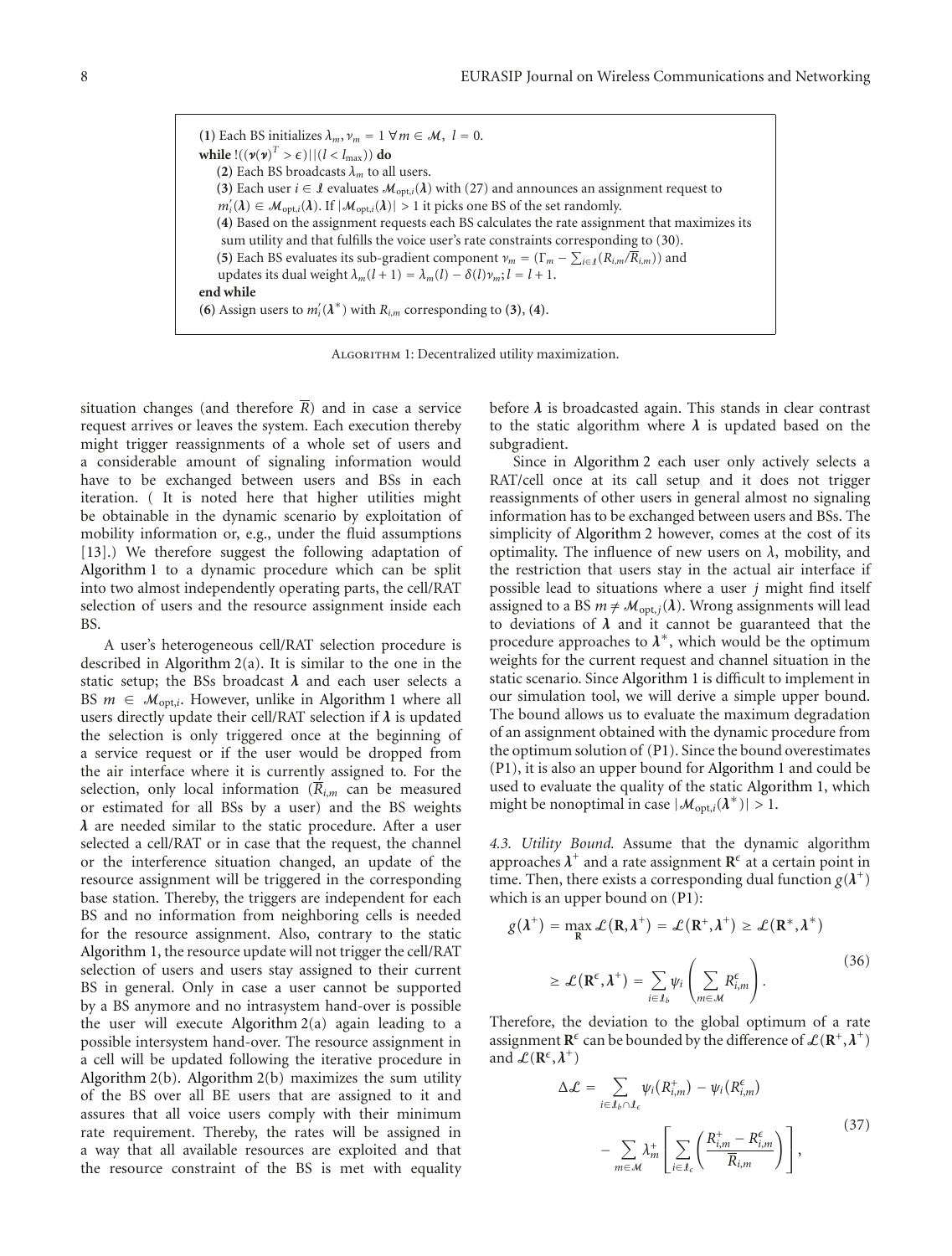(a) Cell/RAT Selection of user *i*. (1) User *i* measures the channels and evaluates  $\overline{R}_{i,m}$  for all BS/RATs in its vicinity (2) Based on the broadcasted  $\lambda$  user *i* evaluates  $\mathcal{M}_{\text{opt},i}(\lambda)$  with (27) and sends an assignment request to  $m \in \mathcal{M}_{\text{opt},i}$ . (b) Resource Assignment of BS *m*. **(1)** Initialize  $\nu_m$ ,  $l = 1$  if not initialized:  $\lambda_m = 1$ **while**  $|\nu_m| > \epsilon$  **do (2)** For all users *i* that are assigned to BS *m* set  $M_{\text{opt},i} = m$  and calculate  $R_{i,m}$  with (30) **(3)** BS *m* evaluates its sub-gradient  $\nu_m = (\Gamma_m - \sum_{i \in I} (R_{i,m}/R_{i,m}))$  and updates its dual weight  $\lambda_m(l+1) = \lambda_m(l) - \delta(l)\nu_m; l = l+1$ **end while (3)** Assign users *Ri*,*<sup>m</sup>* corresponding to (2) and broadcast updated *λm*



with  $\mathcal{I}_{\epsilon} = \{i \in \mathcal{I}, m'_i \notin \mathcal{M}_{\text{opt},i}(\lambda^+)\}\.$  Only the rates  $\mathbb{R}^+$  are needed for the evaluation of the bound which can be easily calculated by (30).

#### **5. Simulation Results**

In this section, the performance of Algorithm 2 will be evaluated by comparing it to a load-balancing algorithm. We therefore employ Alcatel-Lucent's C++ based MRRM-Simulator which is an event driven simulation environment for heterogeneous wireless scenarios. It supports cellular UMTS/HSDPA, GSM/EDGE air interfaces, a WiMAX hotspot, and different service classes such as VoIP, streaming, circuit-switched voice and best-effort data services. For the simulations we consider a 2-RAT scenario consisting of a cellular GSM/EDGE and UMTS air interface with 42 BSs each. The BSs of both RATs are arranged as indicated in Figure 1; on each site there are 3 BSs with directional antennas of both RATs collocated with the distance between sites being 2400 m. All RAT specific parameters are listed in Table 1. Equally distributed inside the rectangular movement area (see Figure 1), there are users that are moving corresponding to the pedestrian mobility model in [14] with 3 km*/*h and randomly requesting services based on a Poisson process with exponentially distributed service duration with a mean of 120 seconds. For voice services a constant data rate of 12*.*2 kbit*/*s is required while no minimum requirements for best-effort services exist.

The load-balancing strategy and Algorithm 2 differ only by the cell/RAT selection procedure which are triggered at a call setup or at an intersystem hand-over request. All other mechanisms like intrasystem hand-overs and the triggers themselves correspond to the standards and stay untouched. Both algorithms perform the resource assignment inside a BS corresponding to Algorithm 2(b) so that the sum utility of each BS is maximized. In case of load balancing a new user that requests service or an intersystem hand-over performs the cell/RAT selection as follows: at first it short-lists one BS of each air interface where the one with the strongest pilot signal that could accept the call in the users vicinity is selected. Usually, these are the closest UMTS and GSM BSs

TABLE 1: Simulation parameters.

| $P_{\text{max.UMTS}} = 20 \text{ W}$                                                 |
|--------------------------------------------------------------------------------------|
| $P_{\text{max,GSM}} = 15 \text{ W}$                                                  |
| Time slots GSM $\overline{T}_m = 21$                                                 |
| Antenna pattern: Sector 90° [14]                                                     |
| Path-loss GSM [dB], <i>r</i> distance in <i>m</i> : $L = 132.8 + 38 \lg(r - 3)$ [15] |
| Path-loss UMTS [dB] : $L = 128.1 + 37.6 \lg(r - 3)$ [14]                             |
| Rate-SINR mapping UMTS: $C_h = 1.4e9 D_h = 1e - 3$                                   |
| Thermal noise GSM, UMTS: -100 dBm                                                    |
| Intercell interference GSM: -105 dBm                                                 |
| Orthogonality factor UMTS: $\rho = 0.4$                                              |
|                                                                                      |

to the user. Then, the user sends the request to the BS with the lower load value. Hereby, the load values are obtained by signaling and are defined as *lv*,*m*, *lb*,*<sup>m</sup>* in case of a voice or best-effort requests, respectively:

$$
l_{v,m} = \begin{cases} \sum_{i \in I_v} \frac{t_{i,m}}{\overline{T}_m} & \forall m \in \mathcal{M}_a, a \in \mathcal{A}_{\text{orth}},\\ \sum_{i \in I_v} \frac{p_{i,m}}{\overline{P}_m} & \forall m \in \mathcal{M}_b, b \in \mathcal{A}_{\text{inf}}, \end{cases}
$$
(38)  

$$
l_{b,m} = \mathbb{E}_{i \in I_b} \left( \frac{1}{R_{i,m}} \right) \forall m \in \mathcal{M}
$$

For the UMTS air interface the used normalized resourcerate mapping curve and the linear approximation corresponding to (9) are shown in Figure 2. The slope of the linear approximation is chosen so that it intersects the real rate mapping curve at the origin and at 100 kbit*/*s, which corresponds to  $\Delta_b = 1.53e6$  bit/s. For the GSM air interface, the envelope of the coding and modulation corresponding to [15] serves as SINR-rate mapping with the additional requirement from the standard that voice users are not able to share a time slot with other users. As utility curve, a shifted

*Ri*,*<sup>m</sup>*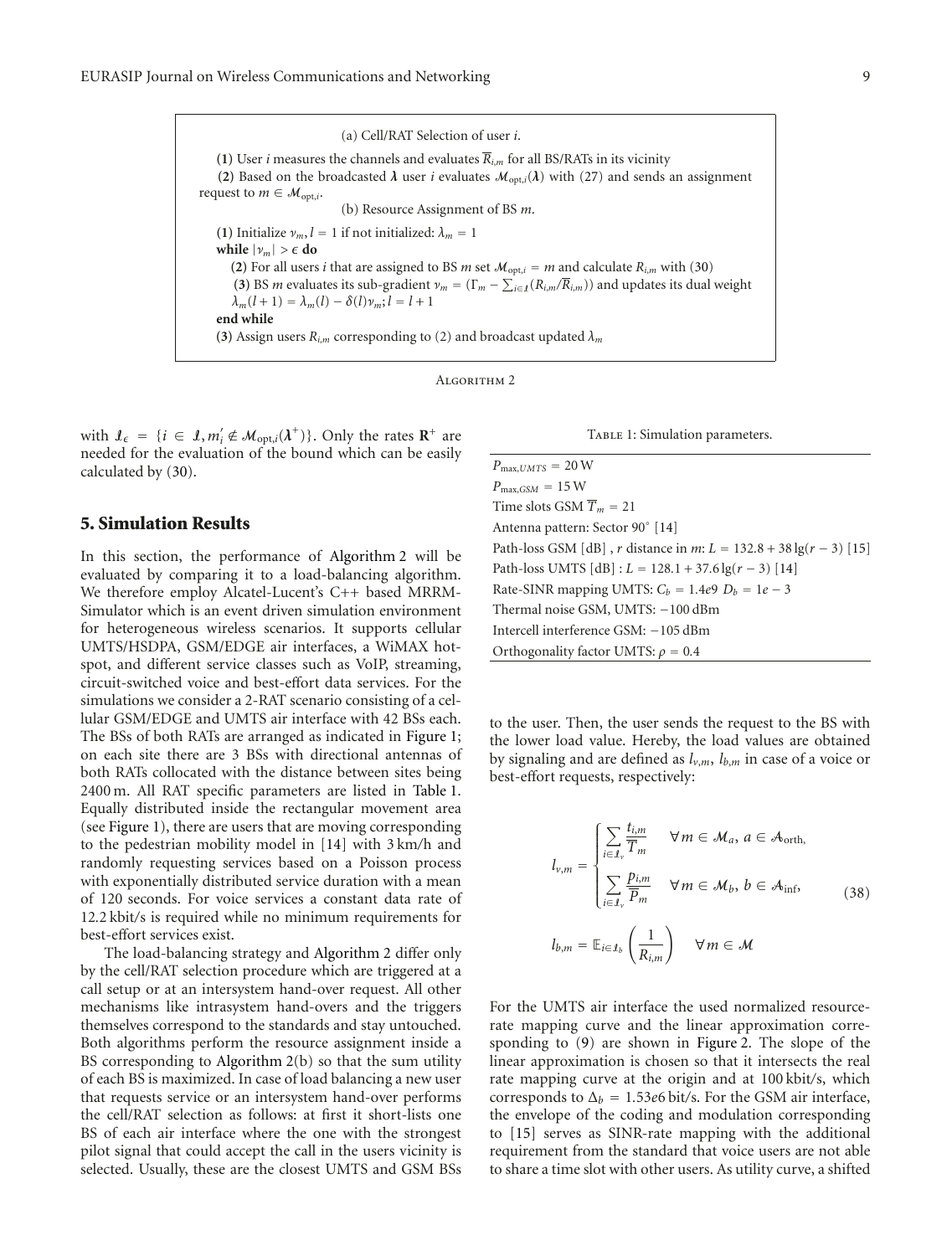version of the *α*-proportional fair curve with *α* = 1*/*2 is used, which is a more throughput oriented metric:

$$
\psi(R_i) = \sqrt{\frac{R_i}{\text{bit/s}} + 1000} - \sqrt{1000}.
$$
 (39)

The shifting operation leads to a finite slope of the curve at the origin which is essential to enable switching off users. Otherwise, a user in a deep fade might be assigned almost all resources, if  $\lim_{x\to 0} \psi'(x) = \infty$ .

In the simulation scenario, there are in average 10 voice service call setup requests per second inside the movement area which corresponds to approximately 36 active voice users and a voice traffic load of 440 kbit*/*s per cell area in average. Additionally, a varying number of BE users request service. For the simulation statistics, only the investigated cells (see Figure 1) are considered. In Figure 3, the throughput of the BE users based on the real SINR-rate mapping and the approximation is shown over the average number of active BE users. As can be observed, Algorithm 2 achieves up to 30% more throughput compared to load-balancing. The real and approximated rates match pretty well in the region for low user request rates, but also at high load the deviation is small compared to the gain. The sum utility per cell area and the upper bound are shown in Figure 4. The utility gain of Algorithm 2 compared to load-balancing is also almost as large as of the throughput because of the low curvature of *ψ*. The distance to the bound is of special interest; at high call arrival rates the distance is almost zero, indicating that Algorithm 2 performs close to optimum and no significant gains could be achieved by using Algorithm 1 instead. At lower rates this is different. Here, the dynamic procedure pays the price for its simplicity in terms of performance loss. The main reason for the loss results from the fluctuation of *λ*. At low request rates a user's call setup or service termination has a great impact on the resource allocation of the other users in the cell and therefore leads to strong variations of *λ* over time. The fluctuation of *λ* directly influences the set of optimum BSs  $M_{\text{opt}}$  of users and therefore often leads to the case that users find themselves assigned to a currently nonoptimal BS. In this case, the dynamic algorithm looses performance since the cell selection is only allowed once per user in general. Higher utility values could be obtained here by allowing users to perform intersystem hand-overs so that each user would be assigned to  $\mathcal{M}_{\text{opt}}$  again. This characteristic is also reflected in the looseness of the bound. Unlike to low request rates, if the average number of users in a cell is high the influence of a single-user arrival or departure from a cell on  $\lambda$  is diminishing and a user's optimum BS hardly changes during the service time. In this case the performance is almost optimal and the bound gets very tight. The tightness also indicates that the influence of the users pedestrian mobility and therefore the variation of  $\overline{R}$  (and on  $\mathcal{M}_{\text{opt}}$ ) is negligible in this scenario.

For the heterogeneous UMTS GSM/EDGE system the following interpretation of the optimum assignment strategy can be given. One observes that  $\overline{R}$  is a monotonically increasing function of a user's SINR for both air interfaces. Therefore, for a given  $\lambda$  the optimum cell/RAT selection



FIGURE 3: BE throughput with and without linear approximation (9) without slow fading.

 $m_{\text{opt},i}$  = arg min<sub>*m*</sub> $\lambda_m/\overline{R}_{i,m}(\beta_{i,m})$  reduces to an SINR threshold. This threshold depends on the air interface and the service type through  $\overline{R}(\beta)$  and on  $\lambda$  which can be interpreted as the load situation of the BS. The threshold characteristic can be observed in Figure 5, where the BE user assignment in terms of the selected RAT is shown by color shades; Algorithm 2 assigns users to UMTS that are in the red area close to the BSs and users in the blue area to GSM. The border of both areas is characterized by the threshold SINR of each RAT which has a lobe pattern because of the directional antenna characteristics. The pattern looks very regular in Figure 5 due to equal average loads in each cell of an air interface (and therefore equal *λ* for BSs of one RAT) and collocated sites of UMTS and GSM BSs. However, Algorithm 2 will also flexibly adapt itself to the optimum configuration in case of arbitrary, not necessary collocated, BS positioning and varying load situations without any change in configuration of the algorithm. The optimum area pattern will then of course look different. Contrary to the BE users Algorithm 2 will assign almost all voice users to UMTS in the presented scenario. This is due to the fact that timeslot sharing is not possible in GSM for voice users. Therefore, the maximum slot rate of a voice user is much lower than in UMTS. Thus, a much lower *λ* of the GSM BS compared to the *λ* of the UMTS BS would be required to make GSM attractive for an assignment. This instance might suggest that also the major part of the gain of Algorithm 2 is based on the low effectivity of voice in GSM, which is not avoided in load balancing. Simulations however show that also for pure BE traffic gains of more than 20% are obtained.

So far slow fading has not been active in the simulations to demonstrate that the utility bound can be tight and to visualize the assignment policy of Algorithm 2 qualitatively. In Figure 6, the sum utility and the bound is shown for the scenario above however this time with slow fading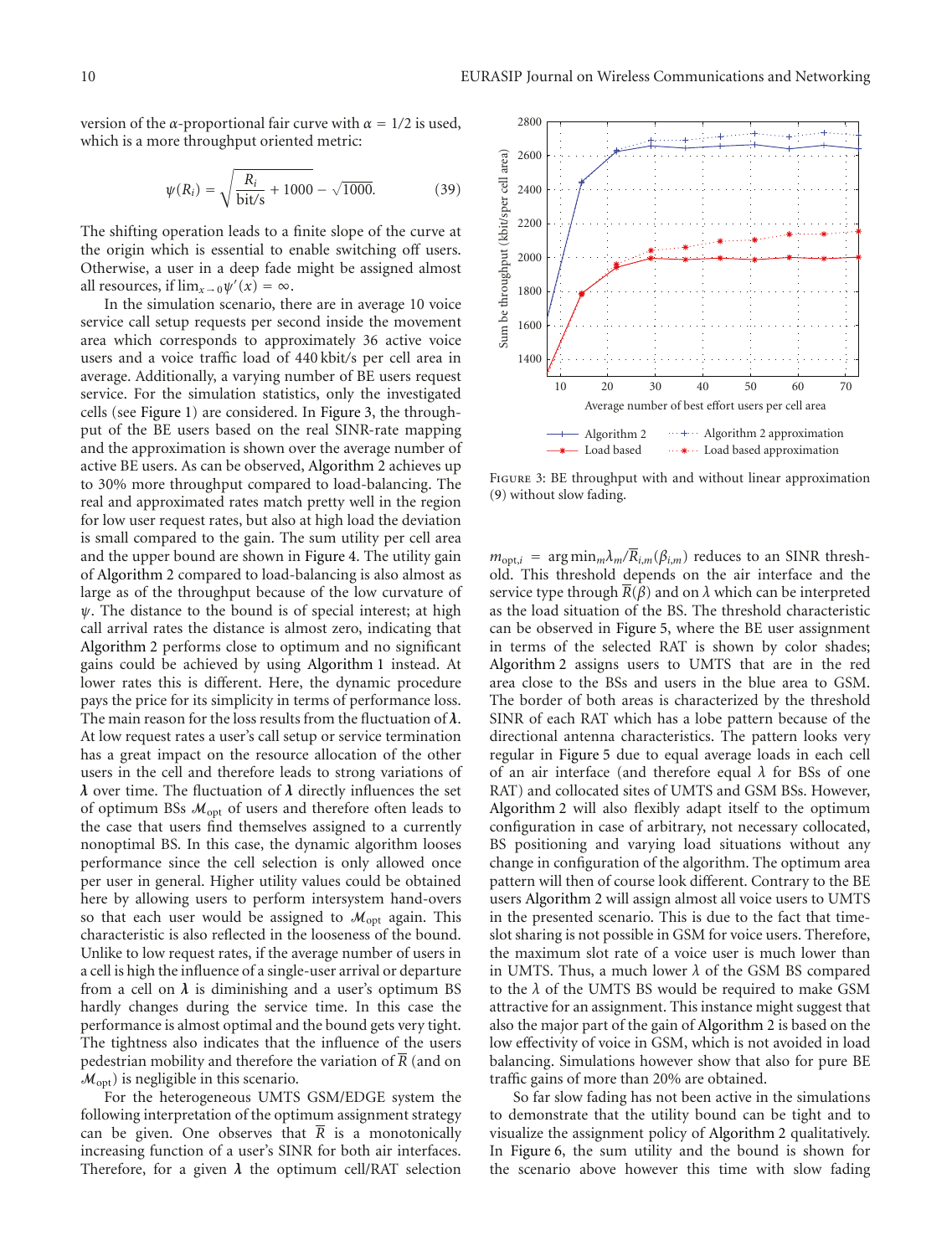

FIGURE 4: Sum utility  $U = \sum_{i \in I_b} \psi_i(R_i)$  and upper bound  $U + \Delta \mathcal{L}$ without slow fading.



FIGURE 5: RAT assignment of BE users without slow fading:  $1 \rightarrow$ 100% assigned to UMTS 0  $\rightarrow$  100% assigned to GSM.

corresponding to [14] in both air interfaces with a variance of 6 dB. Considering load balancing, the slow fading does hardly influence the performance. For Algorithm 2 however the users' mobility in connection with the slow fading has a nonnegligible impact. Now, even small changes in position can result in large channel gain and therefore  $\overline{R}$  differences which lead to more wrongly assigned users and looseness of the bound. Nevertheless, still a gain of approximately 20% is achieved. Similarly the performance of Algorithm 2 decreases and the bound gets less tight without slow fading in case the velocity is increased. For completeness, it is noted here that in case users do not change their position the tightness of the bound under slow fading is similar to Figure 4.

The observations made in Section 3 and in the simulations open up the way for even more simplified algorithms that might be interesting for practical applications. For given



Figure 6: Sum utility and upper bound with slow fading 6 dB*.*

scenarios fixed base station weights *λ* or service dependent SINR, channel or even distance thresholds could be applied for the cell/RAT selection or as triggers for intersystem handovers. Additionally, in case users are subject to strong channel variations, for example, by mobility or fading during a service request updating the cell/RAT selection and therefore executing Algorithm 2(a) at more frequent intervals is an option to improve the performance and get close to the optimum again.

#### **6. Conclusions**

In this paper, we developed an optimization framework for wireless heterogeneous multicell scenarios. Having derived the feasible rate regions for air interfaces with orthogonal resource assignment and a convex approximation for interference limited radio access technologies we introduced a convex utility maximization problem formulation for heterogeneous scenarios. We gained general insights on the problem solution and derived simple assignment rules that lead to the global optimum by exploiting the dual problem formulation. These observations were then used to develop decentralized algorithms for static scenarios and then simplified for dynamic settings. Although the simplifications came at the cost of the optimality still high gains in comparison to a simple load-balancing algorithm were obtained and close to optimum performance could be shown by simulations based on a duality bound.

#### **Acknowledgment**

The authors are supported in part by the *Bundesministerium für Bildung und Forschung (BMBF)* under Grant FK 01 BU 566.